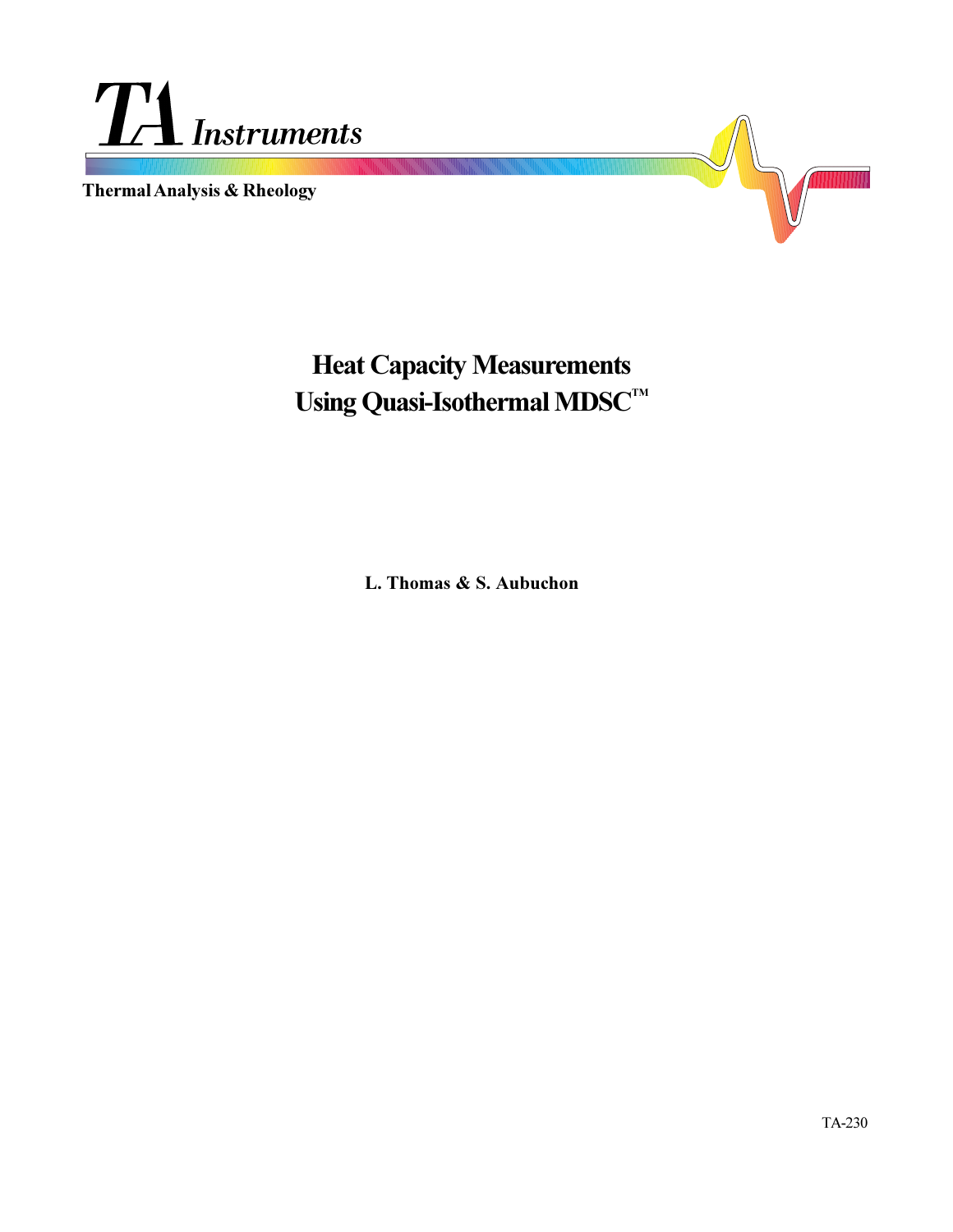## **Introduction**

Heat capacity (or its mass normalized relative, specific heat capacity) is a measure of the energy required to raise the temperature of a material. Measurement of heat capacity, a structure sensitive property, can readily be achieved using conventional differential scanning calorimetry (DSC) between -100 and 725°C. The measurement is made by heating a test sample at a fixed heating rate over a designated temperature range. The resulting heat flow response, normalized for sample mass and heating rate, is directly proportional to specific heat via:

$$
Cp = \frac{EQ}{RM}
$$

(1)

where  $Cp =$  Specific Heat Capacity

E = DSC Calibration Factor

 $Q =$  Heat Flow

 $R$  = Heating Rate

 $M =$ Sample Mass

In fact, this measurement has become so widely accepted that an ASTM Test Method E1269 has been developed based on this DSC approach.

Modulated DSC<sup>TM</sup> (MDSC), which is an exciting new extension to conventional DSC, also provides the ability to obtain heat capacity information but has several additional benefits compared to measurement by conventional DSC including:

- **Better accuracy and precision**  MDSC separates nonreproducible experimental
- artifacts from the measurement.
- Unique information MDSC provides Cp results at low heating rates and even under "isothermal" conditions. It is this latter benefit, measurement of Cp under "isothermal" conditions, which will be explored in this paper.

# **Theory**

In conventional DSC, Cp is generally calculated from the difference in heat flow between a blank (empty pan) run and a sample run under identical conditions including heating rate. Using that approach, equation (1) becomes:

$$
Cp = K_{Cp} x \frac{Q \text{ (sample)} - Q \text{ (blank)}}{R}
$$
 (2)

where  $K_{Cp} = Cp$  cell calibration constant

Cp can also be calculated, however, by comparing the difference in heat flow between two runs on an identical sample at two different heating rates  $(R_1 \text{ and } R_2)$ . Using that approach, equation (1) becomes:

$$
Cp = K_{Cp} x \frac{Q \text{ (sample at R}_2) - Q \text{ (sample at R}_1)}{R_2 - R_1}
$$
 (3)  
where R<sub>2</sub> > R<sub>1</sub>

Curves 1 and 2 in Figure 1 show typical results for sapphire, whereas Curve 3 represents sapphire run at a faster heating rate. The Cp values at 50°C calculated from those curves using equations (2) and (3) are 14.7 and 14.5 mJ/C respectively.

In MDSC, Cp is determined by dividing the modulated heat flow amplitude by the modulated heating rate amplitude. The validity of this approach is proven by considering the curves in Figure 2 where the MDSC conditions are chosen so that the modulated heating rate varies between two heating rates which are essentially the same as those chosen for curves 2 and 3 in Figure 1. The direct correspondence of the resultant heat flows at the extremes of the modulated heat flow curve and curves 2 and 3 from Figure 1 shows that equation (3) applies. Note, however, that modulated DSC only requires one experiment to give results compared to multiple conventional DSC experiments.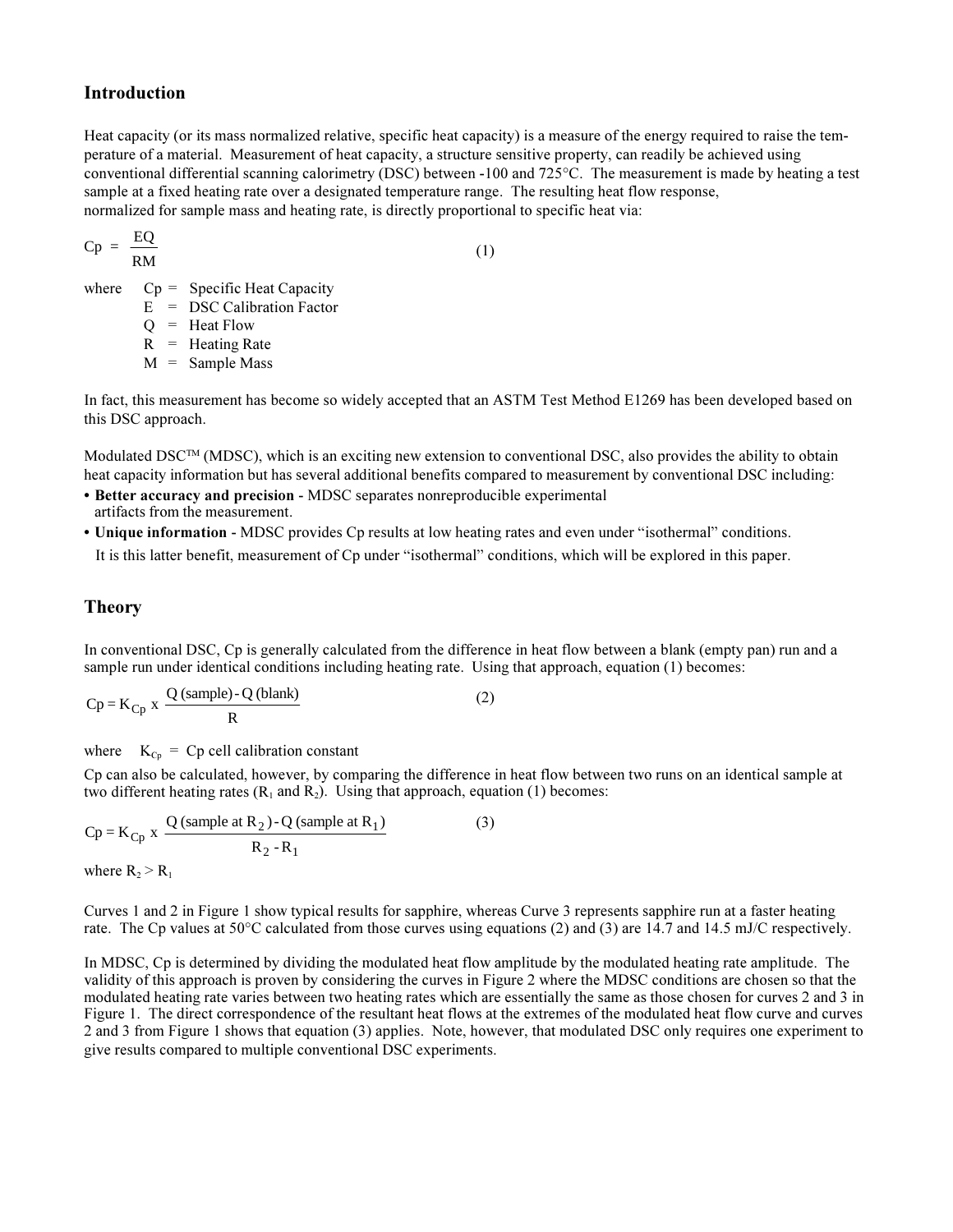Furthermore, the modulated heating rate amplitude and the resultant modulated heat flow amplitude in MDSC are dependent not only on the underlying heating rate but also the modulation amplitude and period. As a result, the modulated heating rate, the modulated heat flow, and therefore Cp can have finite values even when the underlying heating rate is zero (i.e., under "quasi-isothermal" conditions).



# **Applications**

### *Improved Cp Measurement in Metals*

Heat capacity values for most metals are low relative to other materials such as polymers. Therefore, minor experimental variations have a significant effect on the accuracy of the results obtained. As Figure 3 shows, however, with MDSC™ quasi-isothermal measurements, it is possible to obtain good accuracy over a broad temperature range even with low heat ca-

| <b>Figure 3. Copper Heat Capacity - Modulated DSC</b> |           |             |  |
|-------------------------------------------------------|-----------|-------------|--|
| Temp.                                                 | Cp (MDSC) | Cp (Liter.) |  |
| $(^{\circ}C)$                                         | (J/g/C)   | (J/g/C)     |  |
| -154.3                                                | 0.2462    | 0.2812      |  |
| $-102.4$                                              | 0.3116    | 0.3401      |  |
| $-51.5$                                               | 0.3432    | 0.3656      |  |
| $-1.1$                                                | 0.3639    | 0.3783      |  |
| 49.2                                                  | 0.3737    | 0.3877      |  |
| 99.3                                                  | 0.3784    | 0.3971      |  |
| 199.4                                                 | 0.3863    | 0.4128      |  |
| 249.4                                                 | 0.3977    | 0.4187      |  |
| 299.5                                                 | 0.4175    | 0.4284      |  |
|                                                       |           |             |  |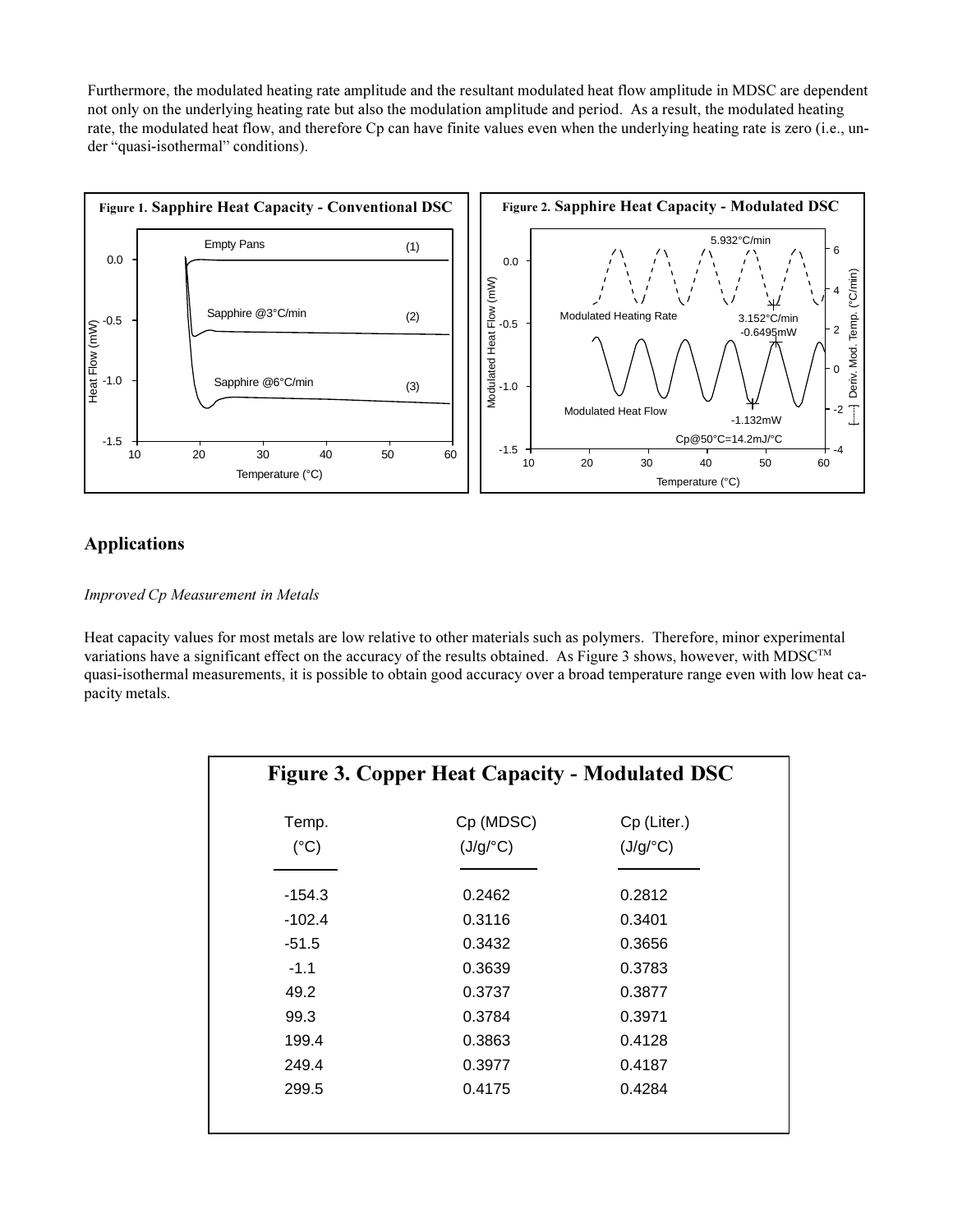#### *Increased Tg Accuracy & Precision*

Glass transitions in polymers are measured by DSC based on the change in heat capacity that occurs. The size of this change, and hence the ability to detect the glass transition, increases as the heating or cooling rate increases. Unfortunately, in addition to affecting sensitivity, the heating/cooling rate also affects the shape and temperature of the transition. This phenomenon is illustrated in Figure 4. The solid curves represent the results of multiple heating and cooling cycles on polystyrene. These show excellent reproducibility on either heating or cooling but significant differences between the increasing and decreasing temperature profiles even at 1°C per minute. The dashed curve, on the other hand, represents the Cp values obtained using a series of MDSC quasi-isothermal steps. In this case, the same values are obtained when approaching the glass transition from either lower or higher temperature. MDSC, therefore, provides the steady-state glass transition shape and temperature.



#### *Heat Capacity During Cure*

The measurement of heat capacity during the isothermal cure of thermosetting polymers is impossible by conventional DSC, not only because no heating rate exists but also because the exothermic heat flow associated with curing occurs simultaneously. Conversely, MDSC separates the nonreversing (kinetic) curing process from Cp and allows both to be quantified. Figure 5 shows results for an epoxy resin. As expected, the heat capacity decreases during cure as the material's free volume decreases because of crosslinking. The onset of the heat capacity decrease occurs after the exothermic peak maximum which implies that heat capacity changes more dramatically during the final stage of cure (crosslinking) than during linear polymerization (the first stage of cure). Evaluation by dynamic mechanical analysis (DMA) supports this conclusion since the modulus (E') increases at exactly the same time as heat capacity decreases. [Publication TA 219 describes similar results and their use for generating temperature-time transformation cure diagrams.]

#### *Heat Capacity During Cold Crystallization & Melting*

Determination of the heat capacity changes during cold crystallization (Figure 6) and melting (Figures 7 and 8) illustrate two more situations where modulated DSC provides information not available from conventional DSC. During cold crystallization heat capacity first increases due to increased molecular mobility above Tg, but then decreases as the rearrangement to a more stable crystalline form occurs. In this region, the primary benefit of MDSC is its ability to separate Cp from the exothermic kinetic crystallization process. However, quasi-isothermal measurement improves reproducibility.

On the other hand, the measurement of Cp during melting, using modulated DSC with an underlying heating rate greater than zero, is complicated by the fact that two "apparently reversing" phenomena (Cp and melting) contribute to the modulated heat flow amplitude and hence create an artifically high value for Cp. However, using quasi-isothermal conditions where the heat of melting is effectively spread over an extremely large number of modulations, it is possible to reduce the effect attributable to melting and obtain Cp trends which agree with theoretical predictions. This latter measurement is still relatively new and more work needs to be done to determine its practical limits.